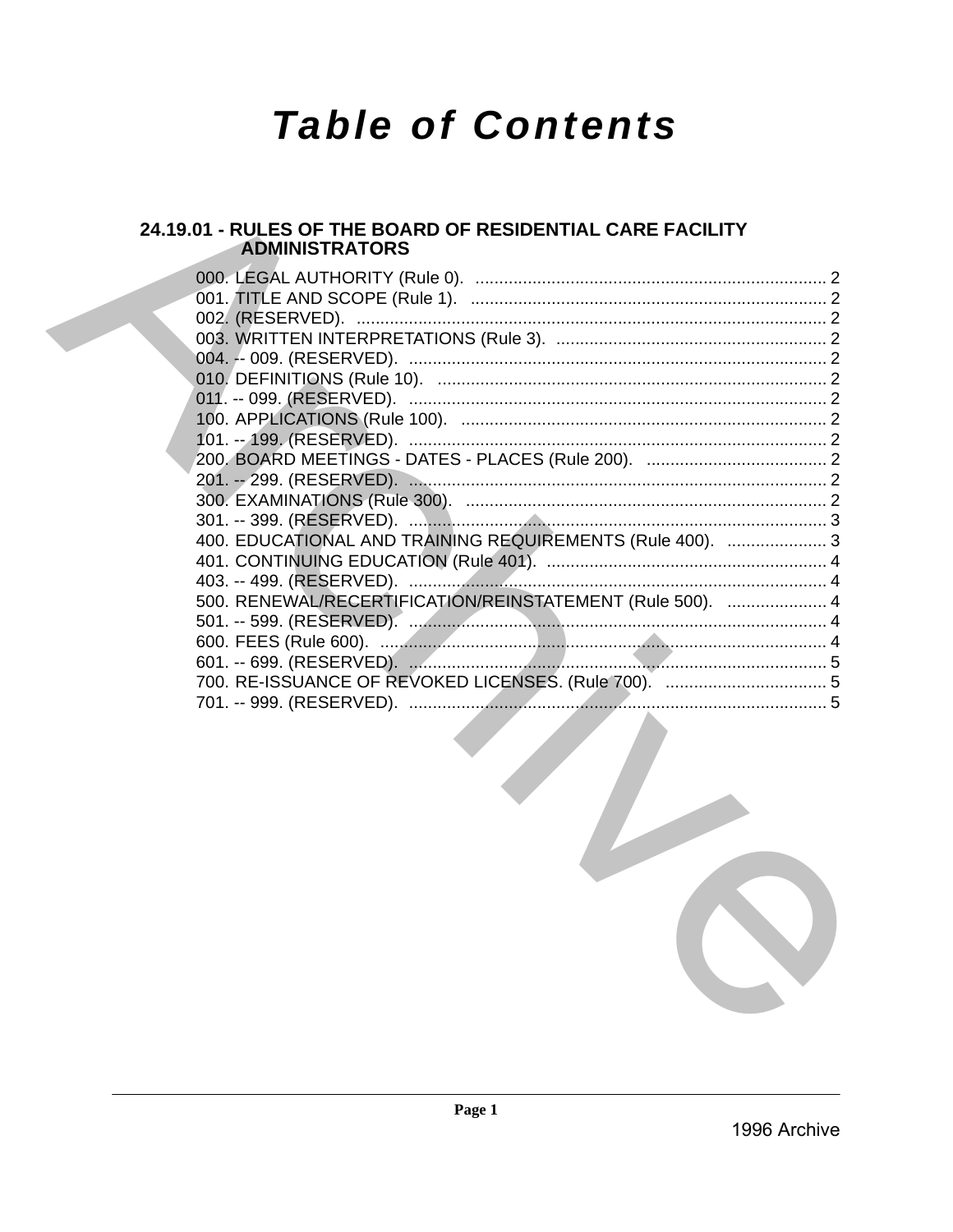#### **IDAPA 24 TITLE 19 Chapter 01**

#### **24.19.01 - RULES OF THE BOARD OF RESIDENTIAL CARE FACILITY ADMINISTRATORS**

#### <span id="page-1-1"></span>**000. LEGAL AUTHORITY (Rule 0).**

These rules are hereby prescribed and established pursuant to the authority vested in the Board of Examiners of Residential Care Facility Administrators by the provisions of Section 54-4205, Idaho Code. (7-1-93)

### <span id="page-1-2"></span>**001. TITLE AND SCOPE (Rule 1).**

These rules shall be cited as IDAPA 24, Title 19, Chapter 01, "Rules of the Board of Examiners of Residential Care Facility Administrators." (7-1-93)

#### <span id="page-1-3"></span>**002. (RESERVED).**

#### <span id="page-1-4"></span>**003. WRITTEN INTERPRETATIONS (Rule 3).**

<span id="page-1-0"></span>The board may have written statements which pertain to the interpretation of the rules of this chapter. Such interpretations, if any, are available for public inspection and copying at cost in the main office of the Bureau of Occupational Licenses. **24.19.01 - ANGELIA (FINE BOARD OF RESIDENTIAL<br>
THE SALE ARCHIVENTY (Buther).**<br>
The most and archiveness of the Board of External of the Board of External of Carliston Cost Fall P. Administration by the provision of Secti

#### <span id="page-1-5"></span>**004. -- 009. (RESERVED).**

#### <span id="page-1-6"></span>**010. DEFINITIONS (Rule 10).**

01. Board. The Board of Examiners of Residential Care Facility Administrators as prescribed in 54-4202, Idaho Code. (7-1-93) Section 54-4202, Idaho Code.

#### <span id="page-1-7"></span>**011. -- 099. (RESERVED).**

#### <span id="page-1-8"></span>**100. APPLICATIONS (Rule 100).**

Applications will be on forms furnished by the Bureau of Occupational Licenses. No application will be considered for any action unless accompanied by the appropriate fees. (7-1-93)

#### <span id="page-1-9"></span>**101. -- 199. (RESERVED).**

#### <span id="page-1-10"></span>**200. BOARD MEETINGS - DATES - PLACES (Rule 200).**

01. Board Meeting Dates. The board shall meet on the second Thursday of November, 1992; May, ptember 1993. Thereafter the board shall meet on the second Thursday of March and September. (7-1-93) 1993; September 1993. Thereafter the board shall meet on the second Thursday of March and September.

02. Place Of Board Meetings. Board meetings will be held in Boise, Idaho, at the bureau. (7-1-93)

03. Dates and Places May Be Changed. Dates and places of board meetings may be changed by the the majority of the board and advance public notice given. (7-1-93) action of the majority of the board and advance public notice given.

#### <span id="page-1-11"></span>**201. -- 299. (RESERVED).**

#### <span id="page-1-12"></span>**300. EXAMINATIONS (Rule 300).**

01. Application and Deadline Date for Filing. An application for examination must be accompanied by the examination fee and proof of completion of approved curriculum. Applications must be received by the Bureau of Occupational Licenses thirty (30) days prior to the date of examination. (7-1-93) Occupational Licenses thirty (30) days prior to the date of examination.

Individuals Who Have Special Needs. Individuals who have special needs as defined by the American Disabilities Act must specify those needs or required services as indicated on the application form.

(7-1-93)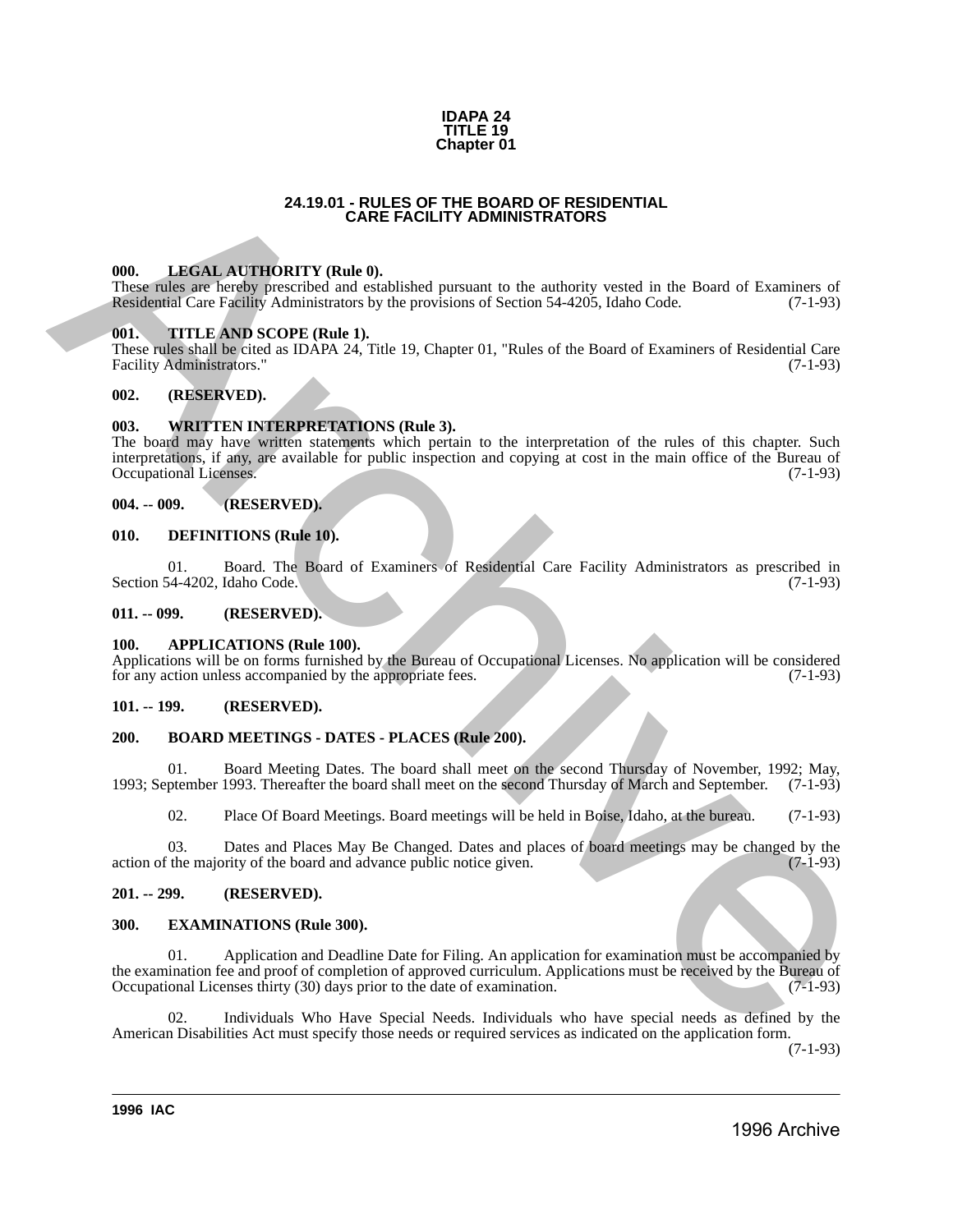# *IDAHO ADMINISTRATIVE CODE IDAPA 24.19.01* **Board of Residential Care Facility Administrators**

| 03.                       | Dates of Exams. Examinations will be administered on the second Tuesday of December, 1992;<br>June, 1993; and October, 1993. Thereafter examinations will be administered semi-annually on the second Tuesday in<br>April and October of each year beginning with April, 1994, at the office of the bureau.                                                     | $(7-1-93)$ |  |  |  |
|---------------------------|-----------------------------------------------------------------------------------------------------------------------------------------------------------------------------------------------------------------------------------------------------------------------------------------------------------------------------------------------------------------|------------|--|--|--|
| 04.                       | Contents of Exam. The examination will consist of two (2) sections.                                                                                                                                                                                                                                                                                             | $(7-1-93)$ |  |  |  |
| a.                        | Section One will include questions from the following topics:                                                                                                                                                                                                                                                                                                   | $(7-1-93)$ |  |  |  |
| i.                        | Business Planning and Marketing.                                                                                                                                                                                                                                                                                                                                | $(7-1-93)$ |  |  |  |
| ii.                       | Fiscal Planning and Management.                                                                                                                                                                                                                                                                                                                                 | $(7-1-93)$ |  |  |  |
| iii.                      | Human Resource Planning.                                                                                                                                                                                                                                                                                                                                        | $(7-1-93)$ |  |  |  |
| iv.                       | Residential Health Services.                                                                                                                                                                                                                                                                                                                                    | $(7-1-93)$ |  |  |  |
| v.                        | Nutrition and Food Service.                                                                                                                                                                                                                                                                                                                                     | $(7-1-93)$ |  |  |  |
| Vi.                       | Working with the Elderly.                                                                                                                                                                                                                                                                                                                                       | $(7-1-93)$ |  |  |  |
| vii.                      | Working with the Mentally Ill.                                                                                                                                                                                                                                                                                                                                  | $(7-1-93)$ |  |  |  |
| viii.                     | Social and Recreational Activities.                                                                                                                                                                                                                                                                                                                             | $(7-1-93)$ |  |  |  |
| $\mathbf{1} \mathbf{X}$ . | Legal Issues.                                                                                                                                                                                                                                                                                                                                                   | $(7-1-93)$ |  |  |  |
| X.                        | Licensing Process.                                                                                                                                                                                                                                                                                                                                              | $(7-1-93)$ |  |  |  |
| xi.                       | Housekeeping.                                                                                                                                                                                                                                                                                                                                                   | $(7-1-93)$ |  |  |  |
| xii.                      | Physical Maintenance and Fire Safety.                                                                                                                                                                                                                                                                                                                           | $(7-1-93)$ |  |  |  |
| b.<br>Chapter 21.         | Section Two will include questions from the Idaho Board and Care Act, Chapter 33, Title 39, Idaho<br>Code and the Idaho Department of Health and Welfare rules promulgated thereunder and appearing at Title 3,                                                                                                                                                 | $(7-1-93)$ |  |  |  |
| 05.                       | Passing Score on Exam. An examination is passed by obtaining a score of seventy percent (70%) or<br>better on each section. Applicants who fail to pass one (1) section of the examination must retake and pass that<br>section within two (2) years from the date of the first examination.                                                                    | $(7-1-93)$ |  |  |  |
| 06.<br>examination.       | Requirements for Retakes. There will be a seventy-five dollar (\$75) fee for retakes of any or all<br>portions of the examination. Individuals desiring to be reexamined must file a letter of intent, together with the<br>appropriate fee, with the board. The letter and fee must be received by the Bureau at least thirty (30) days prior to<br>$(7-1-93)$ |            |  |  |  |
| $301. - 399.$             | (RESERVED).                                                                                                                                                                                                                                                                                                                                                     |            |  |  |  |
| 400.                      | EDUCATIONAL AND TRAINING REQUIREMENTS (Rule 400).                                                                                                                                                                                                                                                                                                               |            |  |  |  |
| 01.                       | Approved Course. The Certification Program for Residential Care Facility Administrators course<br>administered by the National Residential Care Association, is an approved course of study to qualify for licensure.                                                                                                                                           | $(7-1-93)$ |  |  |  |
| 02.                       | Approval of Other Courses. Applicants may, in lieu of completion of the Certification Program for<br>Residential Care Facility Administrators, submit documentation of other course content and/or college transcripts,                                                                                                                                         |            |  |  |  |

# <span id="page-2-0"></span>**301. -- 399. (RESERVED).**

# <span id="page-2-1"></span>**400. EDUCATIONAL AND TRAINING REQUIREMENTS (Rule 400).**

02. Approval of Other Courses. Applicants may, in lieu of completion of the Certification Program for Residential Care Facility Administrators, submit documentation of other course content and/or college transcripts, Vo-ed transcripts etc., supporting successful completion of courses substantially meeting course content requirements listed in Subsection 300.04.a. These courses must be approved by the Board before equivalency will be given.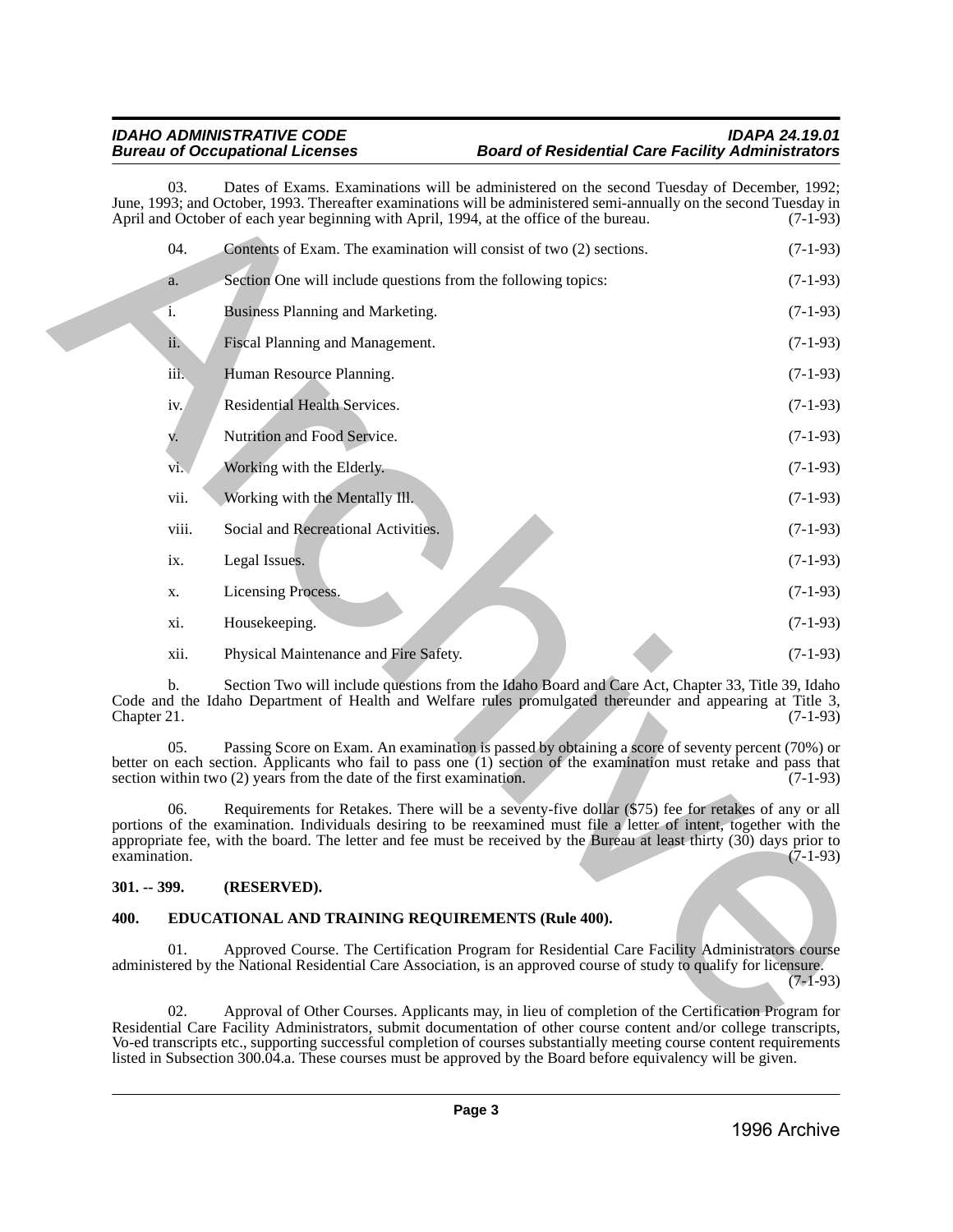# <span id="page-3-0"></span>**401. CONTINUING EDUCATION (Rule 401).**

# **402. TEMPORARY PERMITS - LIMITATIONS (Rule 402)**.

# <span id="page-3-1"></span>**403. -- 499. (RESERVED).**

# <span id="page-3-2"></span>**500. RENEWAL/RECERTIFICATION/REINSTATEMENT (Rule 500).**

# <span id="page-3-3"></span>**501. -- 599. (RESERVED).**

#### <span id="page-3-4"></span>**600. FEES (Rule 600).**

|                                                                                                                                                                                                                                                                                                                                                                                                                 |     | $(7-1-93)$                                                                                                                                                                                                                                                                                                                                                                                                                                 |  |  |  |
|-----------------------------------------------------------------------------------------------------------------------------------------------------------------------------------------------------------------------------------------------------------------------------------------------------------------------------------------------------------------------------------------------------------------|-----|--------------------------------------------------------------------------------------------------------------------------------------------------------------------------------------------------------------------------------------------------------------------------------------------------------------------------------------------------------------------------------------------------------------------------------------------|--|--|--|
| 401.                                                                                                                                                                                                                                                                                                                                                                                                            |     | <b>CONTINUING EDUCATION (Rule 401).</b>                                                                                                                                                                                                                                                                                                                                                                                                    |  |  |  |
|                                                                                                                                                                                                                                                                                                                                                                                                                 | 01. | Courses Approved. Courses of study in health and residential care administration sponsored by<br>accredited universities or colleges; health or residential care seminars relevant to residential care administration<br>sponsored by national, state or local agencies or associations will be acceptable to meet the continuing education<br>requirement. Other courses of study or seminars may be approved by the Board.<br>$(7-1-93)$ |  |  |  |
|                                                                                                                                                                                                                                                                                                                                                                                                                 | a.  | Applicants for annual recertification/renewal shall be required to have a minimum of twelve (12)<br>hours of continuing education courses within the preceding twelve (12) month period. First Aid and/or Cardio-<br>Pulmonary Resuscitation courses shall not be considered for continuing education credit.<br>$(7-1-93)$                                                                                                                |  |  |  |
|                                                                                                                                                                                                                                                                                                                                                                                                                 | b.  | An hour of education will mean sixty (60) minutes.<br>$(7-1-93)$                                                                                                                                                                                                                                                                                                                                                                           |  |  |  |
| 402.                                                                                                                                                                                                                                                                                                                                                                                                            |     | TEMPORARY PERMITS - LIMITATIONS (Rule 402).                                                                                                                                                                                                                                                                                                                                                                                                |  |  |  |
|                                                                                                                                                                                                                                                                                                                                                                                                                 | 01. | Requirements for Issuance. A temporary permit may be issued for six (6) months upon application<br>and payment of fees. Temporary permits may be renewed one (1) time without further qualification. A second<br>renewal will be issued, only where an applicant has taken and passed one (1) part of the two (2) part examination. No<br>more than two (2) renewals will be issued for any reason.<br>$(7-1-96)$                          |  |  |  |
|                                                                                                                                                                                                                                                                                                                                                                                                                 | 02. | Grandfathering. As of the effective date of this rule, individuals who hold temporary permits will<br>be entitled to renew those permits only as set forth in Subsection 402.01.<br>$(7-1-96)$                                                                                                                                                                                                                                             |  |  |  |
| $403. -499.$                                                                                                                                                                                                                                                                                                                                                                                                    |     | (RESERVED).                                                                                                                                                                                                                                                                                                                                                                                                                                |  |  |  |
| RENEWAL/RECERTIFICATION/REINSTATEMENT (Rule 500).<br>500.<br>Licenses expire on June 30 of each year and there will be no grace period for renewal. The Board shall refuse to<br>renew a residential care administrators license unless the required fee is accompanied by an affidavit signed by the<br>applicant setting forth the applicant's completion of continuing education requirements.<br>$(7-1-93)$ |     |                                                                                                                                                                                                                                                                                                                                                                                                                                            |  |  |  |
|                                                                                                                                                                                                                                                                                                                                                                                                                 | 01. | Requirements For Reinstatement. Applicants, due to lack of annual renewal, seeking reinstatement<br>within a five (5) year period, must pay a twenty-five dollar (\$25) reinstatement fee plus the back year or years fees<br>and shall provide verification of twelve (12) hours of continuing education.<br>$(7-1-93)$                                                                                                                   |  |  |  |
|                                                                                                                                                                                                                                                                                                                                                                                                                 | 02. | Beyond a Five (5) Year Lapse. Beyond a five (5) year lapse, the applicant will be treated as a new<br>applicant and application shall be made on the same forms as an application for an original license.<br>$(7-1-93)$                                                                                                                                                                                                                   |  |  |  |
| $501. - 599.$                                                                                                                                                                                                                                                                                                                                                                                                   |     | (RESERVED).                                                                                                                                                                                                                                                                                                                                                                                                                                |  |  |  |
| 600.                                                                                                                                                                                                                                                                                                                                                                                                            |     | FEES (Rule 600).                                                                                                                                                                                                                                                                                                                                                                                                                           |  |  |  |
|                                                                                                                                                                                                                                                                                                                                                                                                                 | 01. | License Application. License Application - Twenty-five dollars (\$25).<br>$(7-1-93)$                                                                                                                                                                                                                                                                                                                                                       |  |  |  |
| dollars $(\$75)$ .                                                                                                                                                                                                                                                                                                                                                                                              | 02. | Examination Fee. Examination Fee (must be submitted with license application) - Seventy-five<br>$(7-1-93)$                                                                                                                                                                                                                                                                                                                                 |  |  |  |
| dollars $(\$75)$ .                                                                                                                                                                                                                                                                                                                                                                                              | 03. | Annual Recertification or Renewal Fee. Annual Recertification or Renewal Fee - Seventy-five<br>$(7-1-93)$                                                                                                                                                                                                                                                                                                                                  |  |  |  |
|                                                                                                                                                                                                                                                                                                                                                                                                                 | 04. | Provisional/Temporary. Provisional/Temporary - Forty dollars (\$40).<br>$(7-1-93)$                                                                                                                                                                                                                                                                                                                                                         |  |  |  |
|                                                                                                                                                                                                                                                                                                                                                                                                                 | 05. | $(7-1-93)$<br>Reinstatement. Reinstatement - Twenty-five dollars (\$25).                                                                                                                                                                                                                                                                                                                                                                   |  |  |  |
|                                                                                                                                                                                                                                                                                                                                                                                                                 | 06. | Reapplication for Examination. Reapplication for examination - Seventy-five dollars (\$75).                                                                                                                                                                                                                                                                                                                                                |  |  |  |